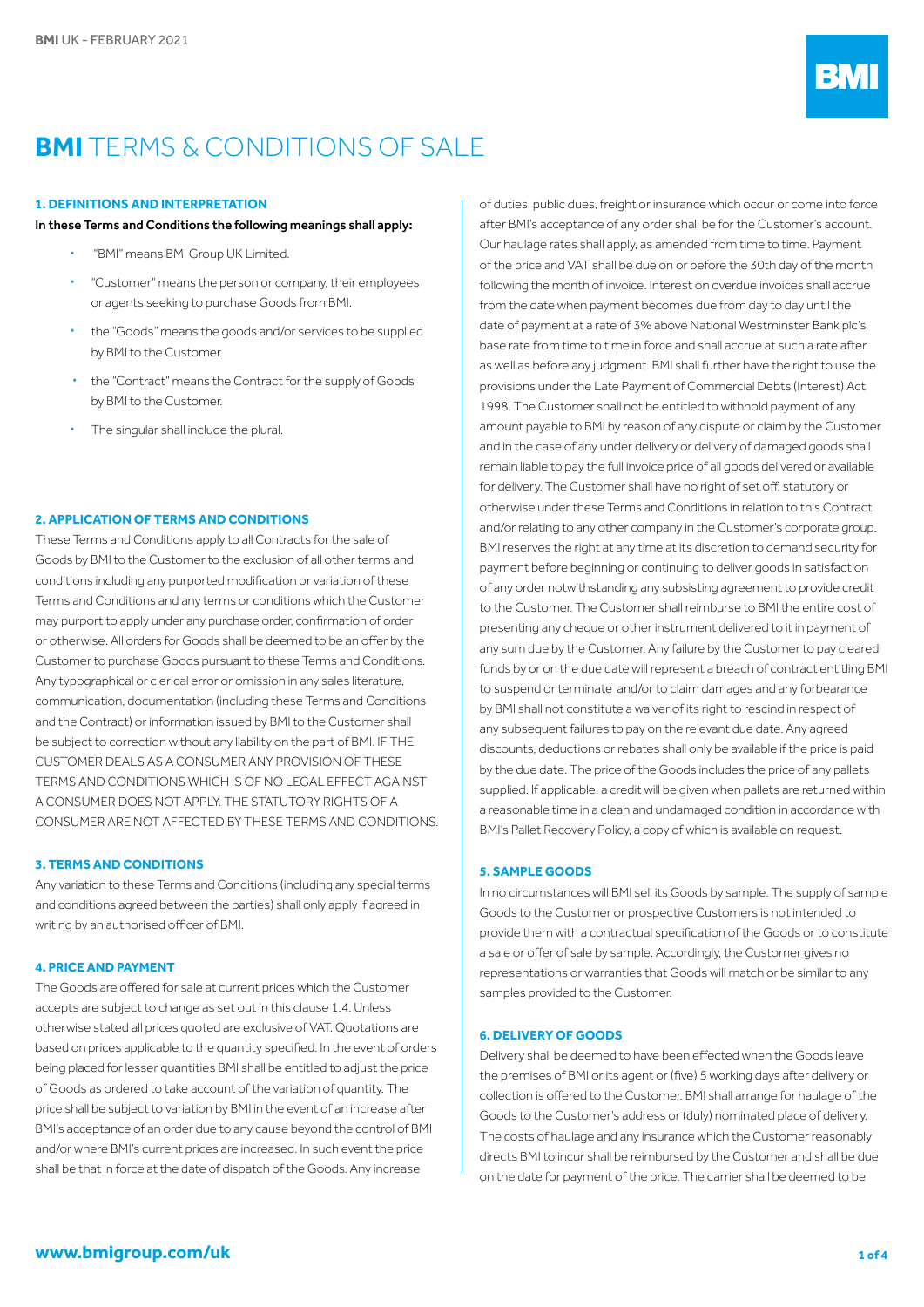# **BMI** TERMS & CONDITIONS OF SALE

the Customer's agent. The Customer must provide the necessary labour and be responsible for unloading or, as the case may be on collection, loading the Goods. If the Customer fails to take or make arrangements to accept delivery or collect the Goods or if BMI are unable to deliver because of inadequate access or instructions delivery shall be deemed to have been effected and BMI may do any one or more of the following (without prejudice to any other right or remedy BMI may have): make additional charges for failed delivery; store the Goods at the Customer's risk and cost; invoice the Customer for the Goods; terminate the Contract without liability on BMI's part; and/or recover from the Customer all costs and losses incurred by BMI. Delivery dates are given in good faith but are estimates only. Time for delivery shall not be of the essence of the Contract.

BMI shall not be liable for any damages whatsoever whether direct or indirect (including for the avoidance of doubt any liability to any third party) resulting from any delay by BMI in delivery of the Goods or failure to deliver the Goods in a reasonable time whether such delay or failure is caused by BMI's negligence or otherwise. If BMI fails to deliver the Goods BMI's entire liability shall be limited to the price of the Goods. Unless otherwise stated all quotations assume delivery in full loads. BMI shall deliver the Goods as near as possible to the delivery address as a safe hard road permits. BMI reserves the right to refuse to deliver the Goods to premises considered in the discretion of the driver to be unsuitable. One of the Customer's duly authorised representatives shall sign BMI's delivery note (or otherwise confirm receipt of the delivery in a manner acceptable to BMI) on the occasion of each delivery. In the absence of the Customer's duly authorised representative the driver shall be deemed to be the Customer's representative for this purpose and will sign the delivery note. If Goods are to be deposited other than on the Customer's private premises the Customer shall be responsible for compliance with all applicable regulations and guidance and for all steps which need to be taken for the protection at all times of persons or property and shall indemnify BMI in respect of all losses, damages, costs and expenses incurred by BMI as a result of such delivery whether on the public highway or elsewhere. Save where otherwise agreed the unloading of the Goods on delivery from any vehicle is the responsibility of the Customer who shall unload without undue delay. Where it is agreed that BMI will unload the Customer shall indemnify BMI in respect of all losses, damages, costs and expenses incurred as a result of loading, unloading or delivery in accordance with the Customer's instructions. This indemnity will be reduced in proportion to the extent that such losses, damages, costs or expenses are due to BMI's negligence. If the Goods are collected from BMI's premises the Customer's employees, agents and sub-contractors shall obey the site rules relating to and the instructions of BMI's authorised representatives at those premises.

Notwithstanding that BMI may have delayed or failed to deliver the Goods (or any of them) on the estimated delivery date the Customer shall, provided that delivery shall be tendered at any time within 30 days of the

delivery date, be bound to accept delivery and to pay for the Goods in full. Where forwarding instructions are required from the Customer and BMI has given notice that the Goods are ready for dispatch the Customer shall give such instructions in reasonable time and shall also require delivery within 30 days from the date of BMI's notice and if BMI does not receive such forwarding instructions it shall (without affecting the obligation to sell and deliver goods equivalent to the Goods if readily available) be at liberty to dispose of the Goods that are the subject of the notice of readiness as it thinks fit.

Deviations in quantity of the Goods delivered (representing not more than 5% by value) from that stated in the Contract shall not give the Customer any right to reject the Goods or to claim damages and the Customer shall be obliged to accept and pay at the agreed rate for the quantity of the Goods delivered.

Prices only cover delivery and working on normal working days and during normal working hours. All deliveries made or work done at the Customer's request on Bank Holidays, weekends and outside working hours shall be subject to extra charges, any such additional charges to be notified by BMI to the Customer upon receipt of the relevant order.

#### **7. ACCURACY OF DESCRIPTION OF GOODS**

All descriptions, specifications, drawings and particulars of weights and dimensions submitted by BMI or otherwise contained in BMI's pricelists, technical literature, or other published matter are approximate only and none of these shall form part of any Contract or give rise to any independent or actual liability upon BMI, being intended merely to present a general idea of the Goods as described therein.

### **8. QUALITY AND LIABILITY**

All terms, conditions and warranties, representations, promises, advice or recommendations whether implied or stated expressly by BMI or its employees or agents or otherwise (other than those express warranties, if any, set out in the current edition of BMI's specification) relating to the Goods, including to the quality and/or fitness for purpose of the Goods or any of the Goods, are excluded to the fullest extent legally permissible. BMI may from time to time make changes in the specification of the Goods which are required to comply with any applicable safety or statutory requirements and/or which do not materially affect the quality or fitness for purpose of the Goods.

All warranties and conditions implied by statute or otherwise are excluded from these Terms and Conditions provided that nothing in these Terms and Conditions shall (i) restrict or exclude liability for death or personal injury caused by the negligence of BMI and/or (ii) purport to limit any liability that cannot legally be limited and/or (iii) affect the statutory rights of a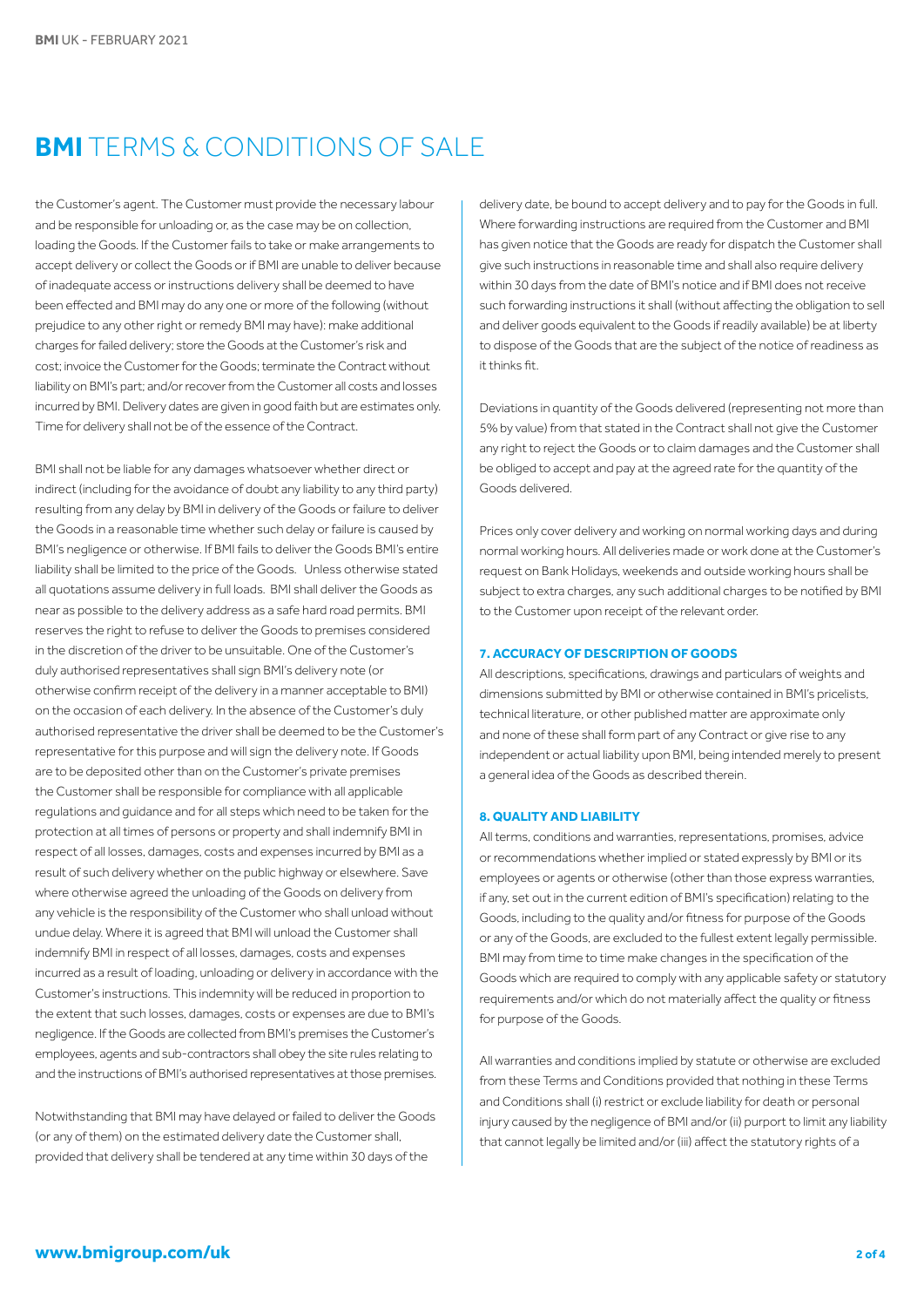Customer dealing as a consumer. BMI shall not be liable for any losses, costs, damages or expenses including, without limitation loss of profits, loss of sales or business, loss of contracts, loss of anticipated savings, loss of or damage to goodwill, damage to property of the Customer or any third party or any consequential loss or indirect loss suffered by the Customer or any customer of or purchaser from the Customer as to which the Customer shall hold BMI fully and effectively indemnified whether this loss arises from breach of a duty in contract or tort or in any other way (including loss arising from BMI's negligence).

In the event of any breach of the Contract and/or these Terms and Conditions by BMI the remedies of the Customer shall be limited to damages. Subject to the immediately preceding paragraph of this paragraph 1.8 under no circumstances shall the liability of BMI exceed the price of the Goods to which the Contract applies.

#### **9. HEALTH AND SAFETY AT WORK**

BMI gives notice to the Customer that information and product literature is available concerning conditions necessary to ensure that the Goods supplied will be safe and without risk to health when used, handled, processed, stored or transported by a person at work. The Customer should immediately contact BMI if it is not in possession of such information or literature.

BMI also gives notice to the Customer if Goods are sold in containers which will have any necessary hazard information as part of the container identification label. The Customer undertakes to comply with any stated conditions for the prevention of Health & Safety Hazards.

#### **10. TIME LIMITATION**

The Customer shall inspect the Goods on delivery or collection as the case may be and shall within 3 days of the Goods arrival at the Customer's premises or when the Customer has had first sight of the Goods (whichever is the earlier) notify BMI of any alleged defect, shortage in quantity or damage. The Customer shall afford BMI an opportunity to inspect the Goods if BMI thinks it necessary to do so within a reasonable time following delivery and before any use is made of them. If the Customer shall fail to comply with these provisions the Goods shall be conclusively presumed to be in accordance with the Contract and free from any defect or damage which would be apparent on a reasonable examination of the Goods and the Customer shall be deemed to have accepted the Goods.

The Customer shall notify BMI of any non-delivery within 2 days of the date of dispatch (as stated on the invoice). Notwithstanding the receipt by BMI of any such notice a clear signature on a carrier's delivery advice sheet shall be deemed to signify receipt of the quantity of cartons, pallets or other packaging indicated on the advice sheet. If the Goods are not in accordance with the Contract for any reason the Customer's sole remedy shall be limited to BMI making good any shortage by replacing such Goods or, if BMI shall elect, by refunding a proportionate part of the price.

#### **11. RISK AND RETENTION OF TITLE**

Risk in the Goods shall pass from BMI to the Customer when the goods are delivered. Notwithstanding delivery having been made title in the Goods shall not pass from BMI until the Customer shall have paid the price plus VAT in full and no other sums whatever shall be due from the Customer to BMI. Until title in the Goods passes to the Customer the Customer shall hold the Goods and each of them on a fiduciary basis as bailee for BMI. The Customer shall (i) store the Goods (at no cost to BMI and in an appropriate environment taking into account the nature of the Goods) separately from all other goods in its possession and marked in such a way that they are clearly identified as BMI's property, (ii) not remove, deface or obscure any identifying batch mark, label or packaging on or relating to the Goods and (iii) notify BMI immediately if it becomes subject to any of the events listed in paragraph 1.12 Notwithstanding that the Goods (or any of them) remain the property of BMI the Customer may sell or use the Goods in the ordinary course of the Customer's business at full market value (and not, for the avoidance of doubt, at a discount) for the account of BMI. Any such sale or dealing shall be a sale or use of BMI's property by the Customer on the Customer's own behalf and the Customer shall deal as principal when making such sales or dealings in which event title to the Goods shall pass from BMI to the Customer immediately before the time at which resale by the Customer occurs. Until such time as title in the Goods passes from BMI the Customer shall upon request deliver up such of the Goods as have not ceased to be in existence or resold or been irrevocably incorporated into another product. If the Customer fails to do so BMI may enter upon any premises owned occupied or controlled by the Customer or any third party where the Goods are situated and repossess the Goods (or any other goods previously supplied by BMI to the Customer in accordance with these Terms and Conditions). On the making of such request any rights the Customer may have shall cease.

The Customer shall not pledge or in any way charge by way of security for any indebtedness any of the Goods which are the property of BMI. Without prejudice to the other rights of BMI, if the Customer does so all sums whatever owing by the Customer to BMI shall forthwith become due and payable. The Customer shall insure and keep insured the Goods to the full price against 'all risks' to the reasonable satisfaction of BMI until the date that title in the Goods passes from BMI, and shall whenever requested by BMI produce a copy of the policy of insurance. Without prejudice to the other rights of BMI, if the Customer fails to insure the Goods and/or produce a copy of the policy all sums whatever owing by the Customer to BMI shall forthwith become due and payable.